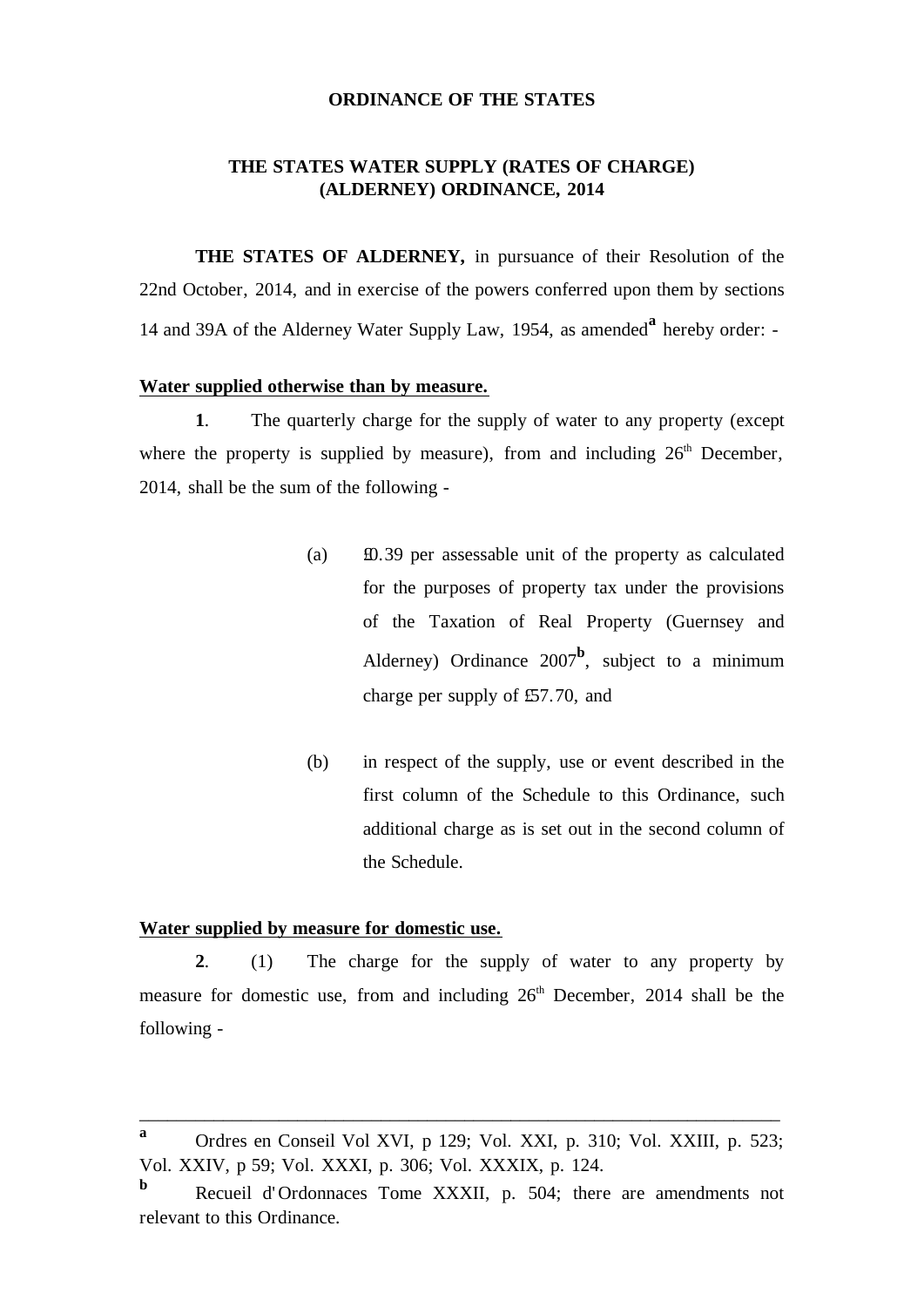- (a) if the water is supplied by the gallon,  $\text{\textsterling}7.93$  per thousand gallons, or
- (b) if the water is supplied by the cubic metre, £1.76 per cubic metre.

(2) Notwithstanding the provisions of subsection (1), the States General Services Committee may determine a minimum quarterly charge for the supply of water to any property for domestic use by measure: Provided always that such minimum quarterly charge shall not exceed one quarter of such estimated total annual charge for the supply of water in respect of the property supplied under and by virtue of sections 1(a) and (b), as the Committee may determine.

## **Water supplied by measure for other than domestic use.**

**3**. (1) The charge for the supply of water to any property by measure for any use other than domestic use, from and including  $26<sup>th</sup>$  December, 2014, shall be the sum of the following -

- (a) a standing quarterly charge of £57.70, and
- (b) if the water is supplied
	- (i) by the gallon,  $\text{\textsterling}7.93$  per thousand gallons, or
	- (ii) by the cubic metre, £1.76 per cubic metre.

(2) For the avoidance of doubt, where water is supplied to property during the course of construction or development of any dwelling or other building at that property, the supply shall be deemed to be for a use other than domestic use.

(3) Where the circumstances described in subsection (2) apply -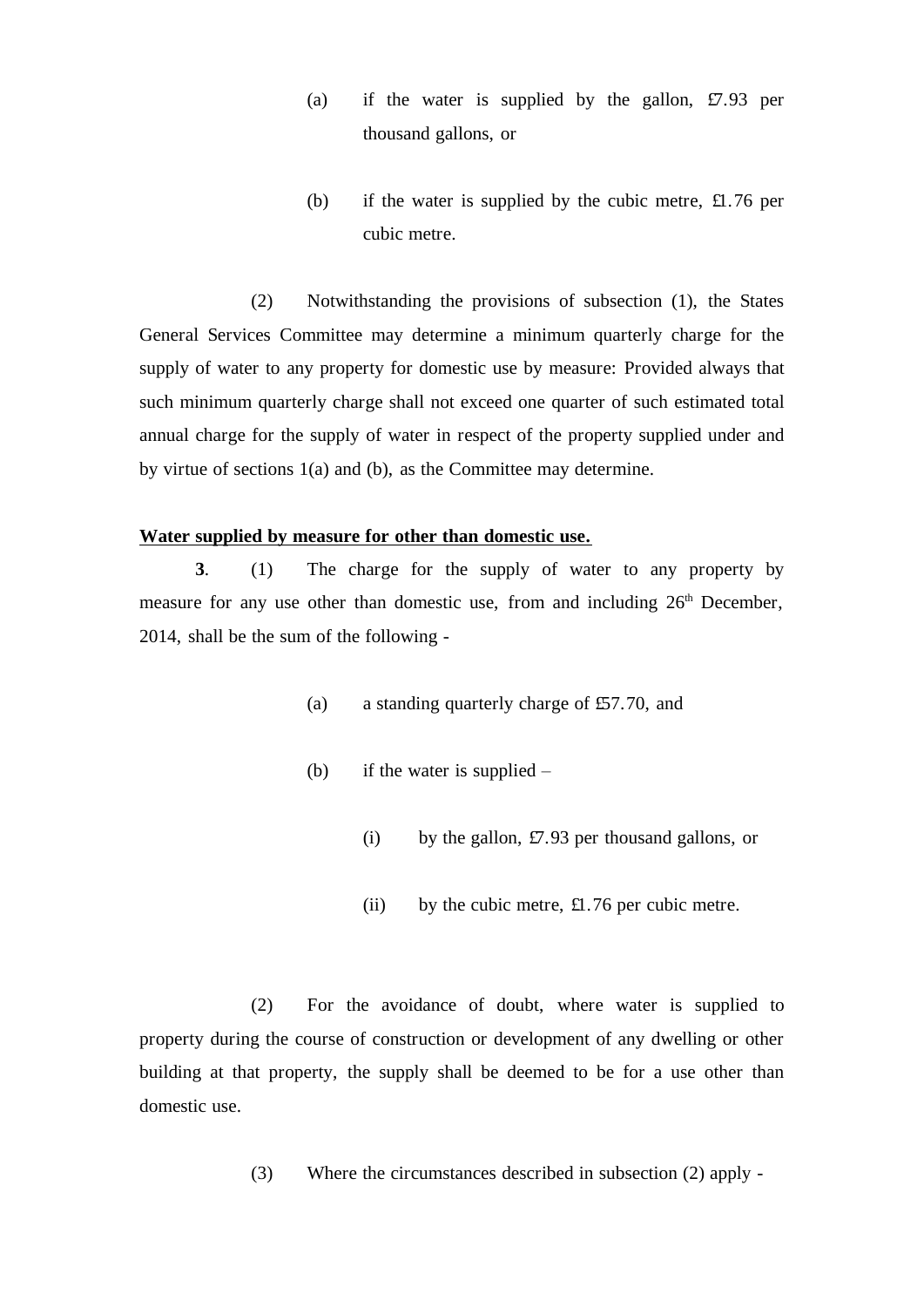- (a) a water meter shall be fitted by the States Water Board at the cost of the person responsible for the construction or development concerned, and
- (b) the charges provided for under subsection (1) shall apply.

#### **Repeal.**

**4.** The States Water Supply (Rates of Charge) (Alderney) Ordinance, 2013<sup>c</sup> is hereby repealed.

## **Citation.**

**5**. This Ordinance may be cited as the States Water Supply (Rates of Charge) (Alderney) Ordinance, 2014.

#### **Commencement.**

**6**. This Ordinance shall come into force on the  $26<sup>th</sup>$  day of December, 2014

\_\_\_\_\_\_\_\_\_\_\_\_\_\_\_\_\_\_\_\_\_\_\_\_\_\_\_\_\_\_\_\_\_\_\_\_\_\_\_\_\_\_\_\_\_\_\_\_\_\_\_\_\_\_\_\_\_\_\_\_\_\_\_\_\_\_\_\_\_